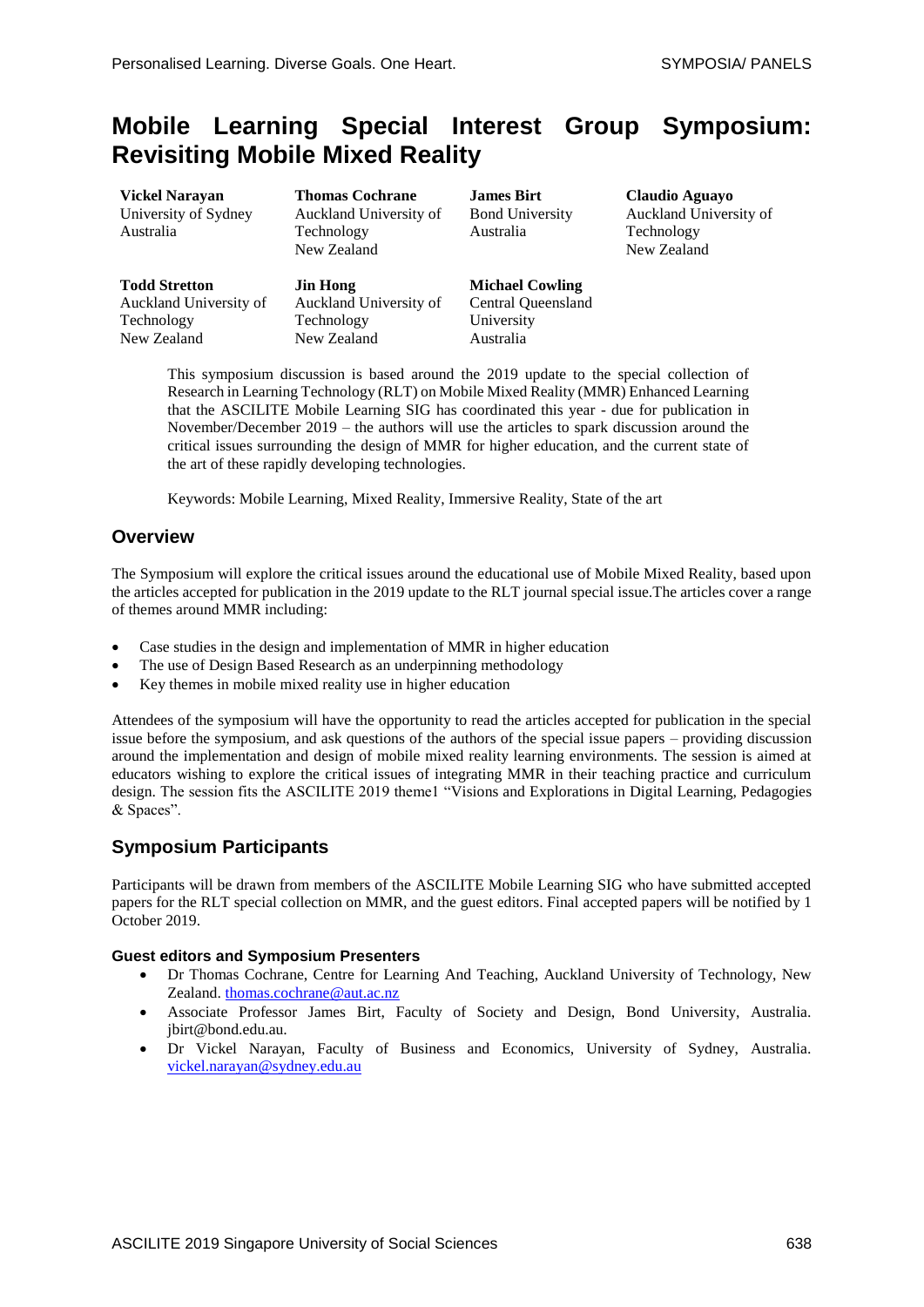#### **Additional Symposium Presenters**

- Dr Claudio Aguayo, Senior Digital Innovation Advisor, Centre for Learning And Teaching, Auckland University of Technology, New Zealand. [Claudio.aguayo@aut.ac.nz](mailto:Claudio.aguayo@aut.ac.nz)
- Todd Stretton, PhD student and Programme Leader, Lecturer, Physiotherapy, Auckland University of Technology, New Zealand. [Todd.stretton@aut.ac.nz](mailto:Todd.stretton@aut.ac.nz)
- Jin Hong, PhD student and Digital Media Team Leader, Centre for Learning And Teaching, Auckland University of Technology, New Zealand. [Jin.Hong@aut.ac.nz](mailto:Jin.Hong@aut.ac.nz)
- Associate Professor Michael Cowling, School of Engineering & Technology | Tertiary Education Division, CQUniversity Australia[. M.cowling@cqu.edu.au](mailto:M.cowling@cqu.edu.au)

## **Focus of the special collection update**

Mobile Mixed Reality (MMR) is a rapidly developing technology that is being implemented in many different learning environments. A lot has changed already since the publication of our 2018 Special Collection on MMR, and this update to the 2018 special collection on MMR (Cochrane, Smart, & Narayan, 2018) for 2019 will highlight the latest research in this domain. Mobile device ownership is ubiquitous, leading to many higher and further education institutions exploring a BYOD approach to mobile learning. However, most mobile learning projects are device centric and focus upon repurposing content for delivery to small screens and substitution of pre-existing pedagogical strategies. The potential of mobile learning is to enable new collaborative networked pedagogies and professional practice through enabling authentic learning beyond the classroom. This special issue invites papers that explore the boundaries of current knowledge and approaches to mobile learning, and specifically explore the unique affordances of mobile devices for learner-generated content and experiences via such technologies as collaborative media production and sharing, Virtual Reality (VR), Augmented Reality (AR), Mixed Reality, geolocative and contextual sensors, drones and wearable technologies.

Augmented and virtual reality (mixed reality) is an emerging technology that bridges the gap between computer generated and real world environments. Mobile Mixed Reality enables the design of authentic learning environments that explore the impact of socio-culture influences, and lead to deeper student engagement with the real world via digitally enhanced gamified environments. This is illustrated by the phenomenon of Pokemon Go, and emergent mobile mixed reality projects with the likes of the Microsoft Hololens and Google Cardboard. The use of AR and VR to support teaching and learning has shown to have many advantages which include enhancement of learning achievement in terms of enhanced learning outcomes, motivation and engagement (Bacca, Baldiris, Fabregat, Graf, & Kinshuk, 2014). Interest in the application of VR and AR have increased dramatically over the last few years (Akçayır & Akçayır, 2017). However due to the relatively emerging nature of these technologies the implications of these tools in education are still largely still being explored. The special collection will include research topics such as, but not restricted to:

- 1. Reviews of the state of the art of mobile augmented reality (AR) and mobile virtual reality (VR) and immersive reality (XR) in higher and further education
- 2. Reviews of the key themes in recent mobile learning research in higher and further education
- 3. Heutagogy and mobile AR/VR/XR in higher and further education
- 4. Case studies in mobile AR/VR/XR in higher and further education
- 5. Frameworks for mobile AR/VR/XR in higher and further education

The **methodological theme** for this special collection focuses on research approaches that move beyond simple comparative case studies, and explore the application of Design-Based Research as a methodology for designing authentic mobile learning (Bannan, Cook, & Pachler, 2015).

## **References**

Akçayır, M., & Akçayır, G. (2017). Advantages and challenges associated with augmented reality for education: A systematic review of the literature. *Educational Research Review, 20*, 1-11.

- Bacca, J., Baldiris, S., Fabregat, R., Graf, S., & Kinshuk. (2014). Augmented Reality Trends in Education: A Systematic Review of Research and Applications. *Educational Technology & Society, 17* (4), 133–149.
- Bannan, B., Cook, J., & Pachler, N. (2015). Reconceptualizing design research in the age of mobile learning. *Interactive Learning Environments, 24*(5), 1-16. doi:10.1080/10494820.2015.1018911

Cochrane, T., Smart, F., & Narayan, V. (2018). Editorial for RLT special issue on mobile mixed reality. *Research in Learning Technology, 26*, 2195. doi:http://dx.doi.org/10.25304/rlt.v26.2195